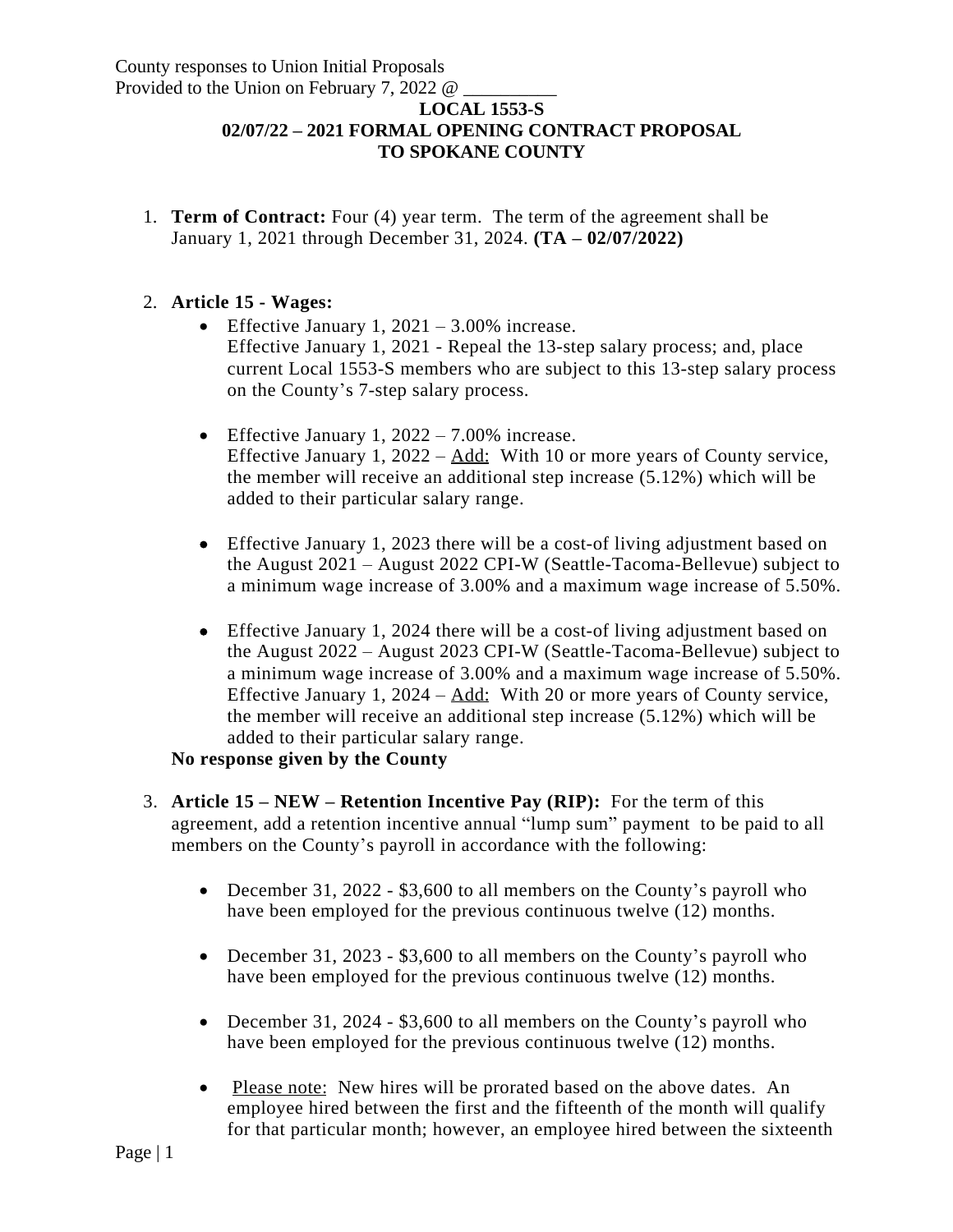Provided to the Union on February 7, 2022  $\omega$ 

and the end of the month will qualify effective the first of the following month.

**No response provided by the County**

- 4. **Article 15 – NEW – Education/Succession Incentive Pay:** Employees with a Master's degree or above from an accredited college or university will be eligible for a lump sum payment of \$1,200 payable the first pay period in March each year; employees with a BA/BS degree from an accredited college or university will be eligible for a lump sum payment of \$1,000 payable the first pay period in March each year; and, employees with an AA/AS degree from an accredited college or university will be eligible for a lump sum payment of \$500 payable the first pay period in March each year. **No response provided by the County.**
- 5. **Article 5 – Union Security:** Update this article of the contract to reflect the previously agreed upon and signed MOU Union Security language. **Please see the County's Non-Economic Proposal #2**
- 6. **Article 8 – Juneteenth:** Add Juneteenth (June 19) to Article 8, Section 8.1 as a recognized and observed paid holiday. **No response provided by the County**
- 7. **Modify Article 9 – Paid Time Off (PTO): Section 9.2.1 – Add a 30 and 35+ year accrual tier to this PTO table.**

| <b>Years of</b> | 7.5 hours | 7.5 hours | 8.0 hours | 8.0 hours | $7.5$ hour | 8.0 hour |
|-----------------|-----------|-----------|-----------|-----------|------------|----------|
| service         | rate      | rate      | rate      | rate      | accrual    | accrual  |
|                 | hours     | hours per | hours     | hours per | rate max   | rate max |
|                 | per mo.   | year      | per mo.   | year      |            |          |
| $25 - 29$       | 22.50     | 270.00    | 24.00     | 288.00    | 540.00     | 576.00   |
| years           |           |           |           |           |            |          |
| $30 - 34$       | 24.38     | 292.50    | 26.00     | 312.00    | 585.00     | 624.00   |
| years           |           |           |           |           |            |          |
| $35 +$          | 26.26     | 315.00    | 28.00     | 336.00    | 630.00     | 672.00   |
| years           |           |           |           |           |            |          |

**Modify Section 9.1.c - (definition of immediate family for CAT leave eligibility)** add grandparent/**step-grandparent and grandparent-in-laws and grandchild/step grandchild and grandchild in-laws** to the list. **The County rejects the Union's proposal**

**Modify Section 9.6.5 – Annual PTO Cash Out/Incentives:** Employees may cash out up to 37.50 **75** hours (for 7.5 hour shift **a 37.50 hour work week**) **or** to 40 **80** hours (for a 8.0 hour shift **40 hour work week**) per calendar year. Cash out is submitted in  $\frac{1}{4}$  hour increments.

**No response provided by the County**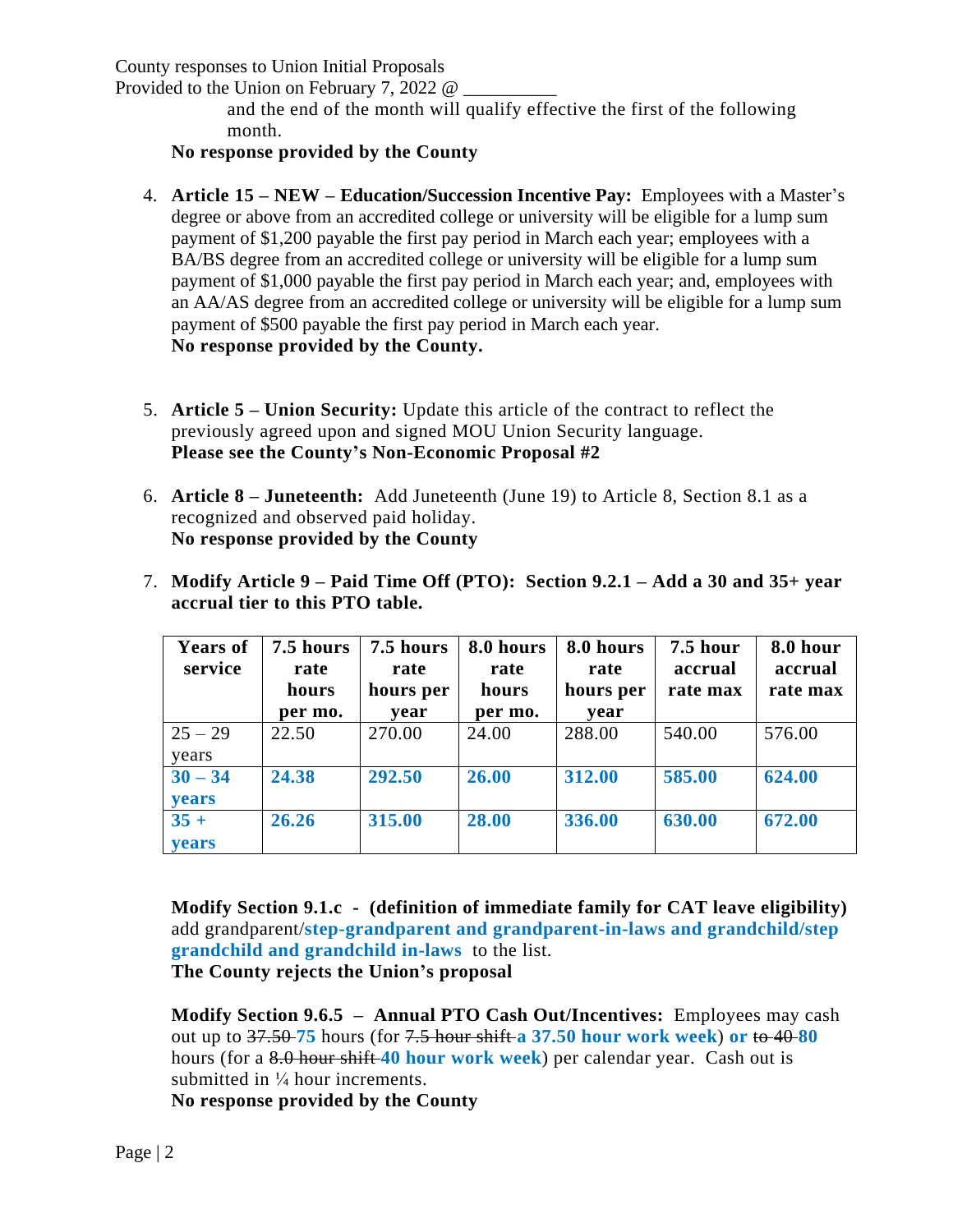Provided to the Union on February 7, 2022 @

**Add to Article 9 – NEW – COVID Related Paid Leave:** Prior to being able to immediately access their CAT and/or PTO accounts, on an annual basis throughout the term of this agreement, the County will grant each employee up to  $37.50 / 40.00$ hours a year of "paid" COVID related leave time "not chargeable" to a member's CAT and/or PTO balances. This "paid" COVID leave may be used for either their own or an immediate family members (i.e., anyone living in their immediate household) COVID related illnesses and/or required quarantine status. **No response provided by the County**

## 8. **Modify Article 10 - Bereavement Leave:**

**Modify 10.1 –** Bereavement leave entitles a member up to ten (10) working days off with pay, not chargeable to PTO/CAT leave balances if the member suffers a death of a spouse**,** or child **or parent**.

**The County rejects the Union's proposal**

9. **Article 11 - Medical Benefits:** The County agrees to maintain the current health and dental care benefit plan designs and employee cost share formulas (PPO and HMO/DMO plans) as negotiated in the 01/01/18-12/31/20 Contract, through the term of this Agreement.

**No response provided by the County**

Need to add the County's new 2020 Medicare gap insurance language to the Contract. **No response provided by the County**

Need to add WA PFML language to the Contract. Propose adding the following language: **Washington State Paid Family and Medical Leave Benefit / Insurance Program:** Effective January 1, 2019 the Washington State Legislature put in place a mechanism to begin to collect revenue for a new State Paid Family and Medical Leave Benefit / Insurance Program for employees with benefits to commence effective January 1, 2020. The premium payment of 0.40% of the employee's wage (up to the Social Security cap) is to be assessed for each employee in the Local commencing January 1, 2020; and, of this 0.40% premium payment to the State, the employee is required to pay 63% and the County is required to pay 37% of this total premium per pay period.

Effective January 1, 2022 the employee is required to pay 73% and the County is required to pay 27% of this total 0.60% premium per pay period (**this rate is determined and subject to change by the State**). **TA – 02/07/2022**

Need to add WA LTC language to the Contract. Propose adding the following language. **WA CARES Fund – LTC Coverage:** Beginning July 1, 2023, Spokane County is required to deduct a new employee paid premium of \$0.58 per \$100 of earnings (**this rate is determined and subject to change by the State**) to fund the Long Term Securities and Support Trust act through the WA CARES fund. Employees were offered an opt-out of the program by providing verification of an approved long term care policy and/or they meet one of the program exemptions. Employees must provide their exemption letter to the Human Resources department to be excluded from paying this premium. New employees/bargaining unit members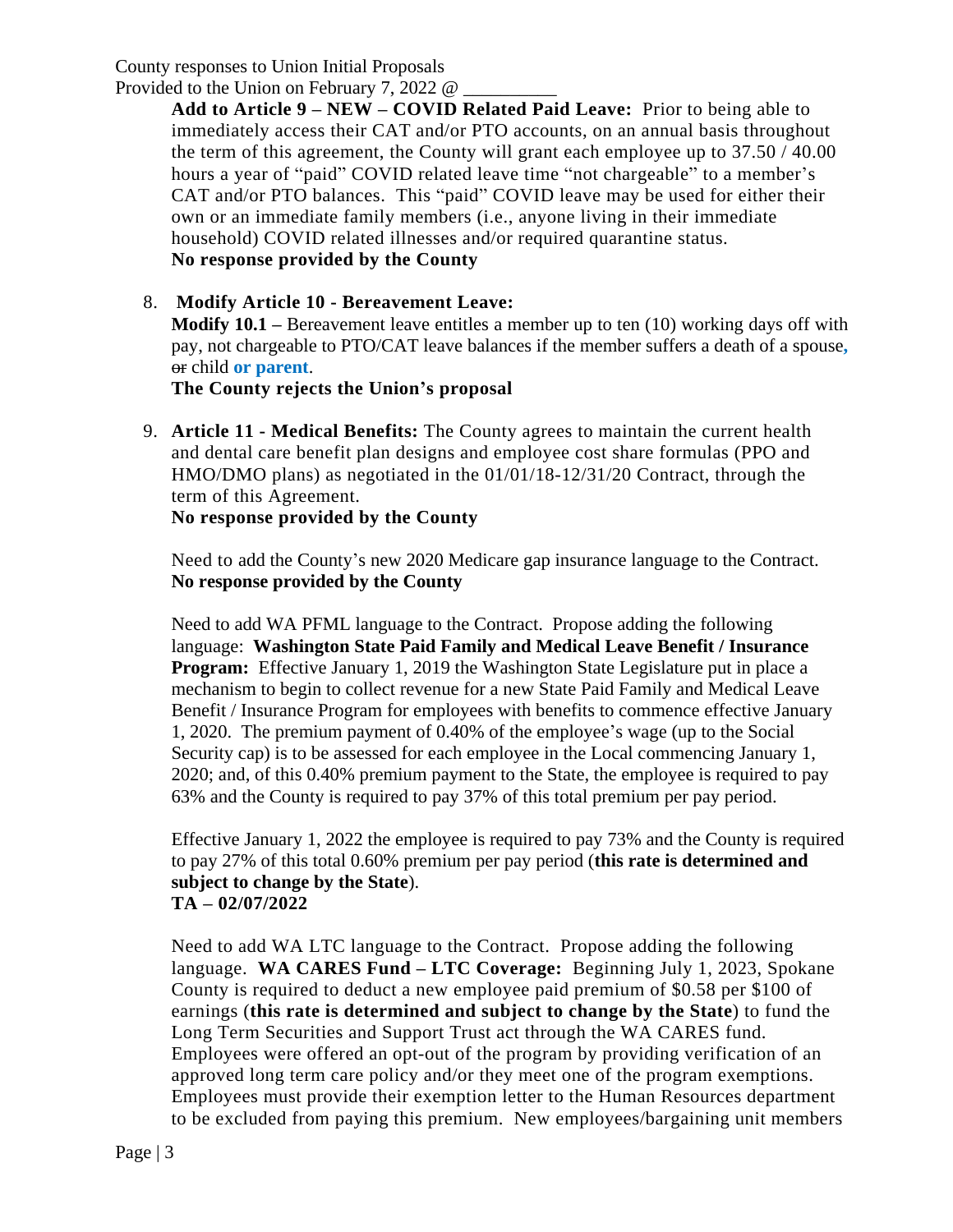Provided to the Union on February 7, 2022 @

are required to provide an exemption letter to Human Resources to opt out of this LTC program. **TA – 02/07/2022**

10. **Article 14 – Classification/Reclassification:** Modify Section 14.2

Reclassifications: Employees **or the employer** shall have the right to request reevaluation utilizing the following procedures. In any case, an employee cannot be reclassified if they do not meet the minimum requirements of a position to which they are requesting reclassification to.

Also please note: If the County agrees to move Local 1553-S members off of the 13 step to the 7-step salary process, the language throughout Article 14 will need to be modified to reflect this change.

**The County rejects the Union's proposal**

11. **Modify Article 17 - Discipline and Discharge, 17.1 Administration:** In the administration of this Section, a basic principle shall be that discipline, other than termination, should be corrective in nature rather than punitive. **The employer must counsel employees and provide employees with a reasonable opportunity to modify their performance prior to administering disciplinary action.** Oral reprimands will not be used as the basis for further disciplinary action after twelve (12) months if there have been no repeated offenses concerning the same matter as the reprimand. Written reprimands will not be used as the basis for further disciplinary action after twenty-four (24) months if there have been no repeated offenses concerning the same matter as the reprimand. Suspensions will not be used as the basis for further disciplinary action after **sixty** (60) months if there have not been any repeated offenses surrounding the reasons for a similar or like offense. The employee shall have the right to Union representation at all disciplinary actions or measures. The employer shall inform the employee when a meeting or investigation may result in disciplinary action.

**The County rejects in part**

- 12. **Modify Article 18 - Grievance Procedure, 18.1.3**: Time frames may be extended or steps waived at any level of the grievance process by mutual agreement between the parties. Such extensions or waivers shall be reduced to writing. Should the employee or Union fail to comply with the prescribed time frames, excluding extenuating circumstances, it is agreed that the grievance is waived. Should the Employer fail to respond within the prescribed time frames, excluding extenuating circumstances, the grievant's or Union'**s grievance remedy shall be granted.** have the right to proceed to the next step. In the event of extenuating circumstances that delay either party meeting the time frames, the parties will meet within five (5) work days following the conclusion of the delay to proceed with the grievance process. **The County rejects the Union's proposal**
- 13. **Wage Study:** Effective immediate the County will allow Local 1553-S to negotiate the impacts of the Evergreen Wage Study; and, effective July 1, 2020, the County shall implement the negotiated survey results of the Evergreen Wage Study for all job classifications/positons covered by Local 1553-S. Further the County will place